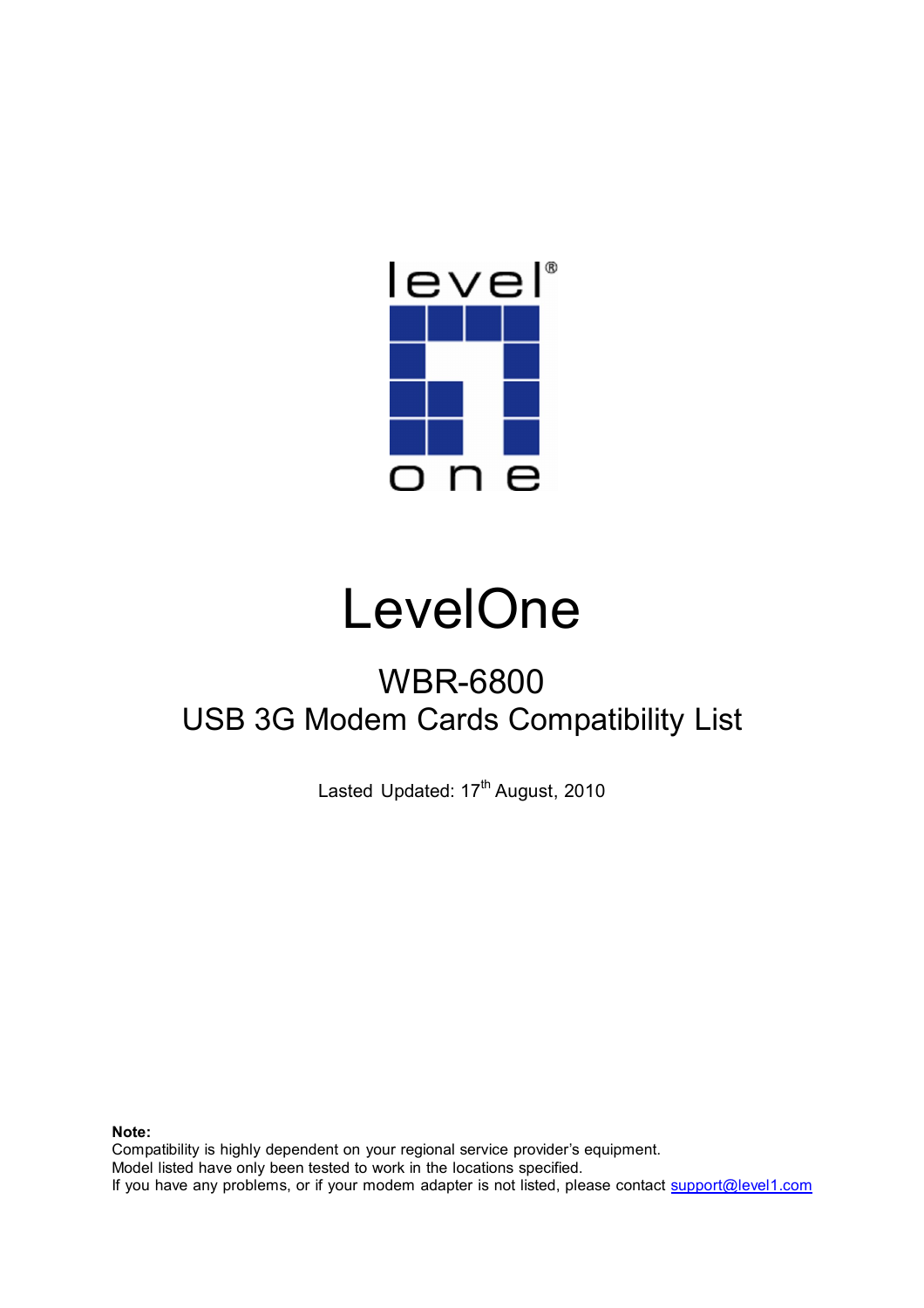## USB 3G Modem Card Compatibility

| <b>Brand</b>      | <b>Model</b>        | Interface type     |
|-------------------|---------------------|--------------------|
| <b>4G SYSTEMS</b> | XS Stick W12        | <b>USB</b>         |
| <b>4G SYSTEMS</b> | XS Stick W14        | <b>USB</b>         |
| A-Link            | 3GU                 | <b>USB</b>         |
| <b>AIKO</b>       | 81D                 | <b>USB</b>         |
| <b>AIKO</b>       | 82D                 | <b>USB</b>         |
| Alcatel           | X060                | <b>USB</b>         |
| Alcatel           | X200                | <b>USB</b>         |
| Amoi              | <b>V870</b>         | <b>USB</b>         |
| AnyData           | <b>ADU-310A</b>     | <b>USB</b>         |
| AnyData           | <b>CDMA-450</b>     | <b>USB</b>         |
| AnyData           | <b>ADU-520A</b>     | <b>USB</b>         |
| AnyData           | ADU-500A            | <b>USB</b>         |
| AnyData           | ADU-635WA           | <b>USB</b>         |
| AnyData           | ADU-635WA           | <b>USB</b>         |
| AnyData           | <b>APE-540H</b>     | <b>PCI-Express</b> |
| <b>APBW</b>       | <b>WH200II</b>      | <b>USB</b>         |
| Asus              | <b>T500</b>         | <b>PCI-Express</b> |
| <b>ASUS</b>       | T600                | <b>USB</b>         |
| AT&T              | <b>Quick Silver</b> | <b>USB</b>         |
| Axesstel          | <b>MV110</b>        | <b>USB</b>         |
| Axesstel          | <b>MV140B</b>       | <b>USB</b>         |
| <b>BandRich</b>   | BandLuxe C100       | <b>PCI-Express</b> |
| <b>BandRich</b>   | BandLuxe C120       | <b>USB</b>         |
| <b>BandRich</b>   | BandLuxe C170       | <b>USB</b>         |
| <b>BandRich</b>   | BandLuxe C180       | <b>USB</b>         |
| <b>BandRich</b>   | BandLuxe C270       | <b>USB</b>         |
| <b>BandRich</b>   | BandLuxe C321       | <b>USB</b>         |
| <b>BandRich</b>   | BandLuxe C331       | <b>USB</b>         |
| <b>BES</b>        | <b>WM61</b>         | <b>USB</b>         |
| <b>BlackBerry</b> | 9000                | Mobile Phone       |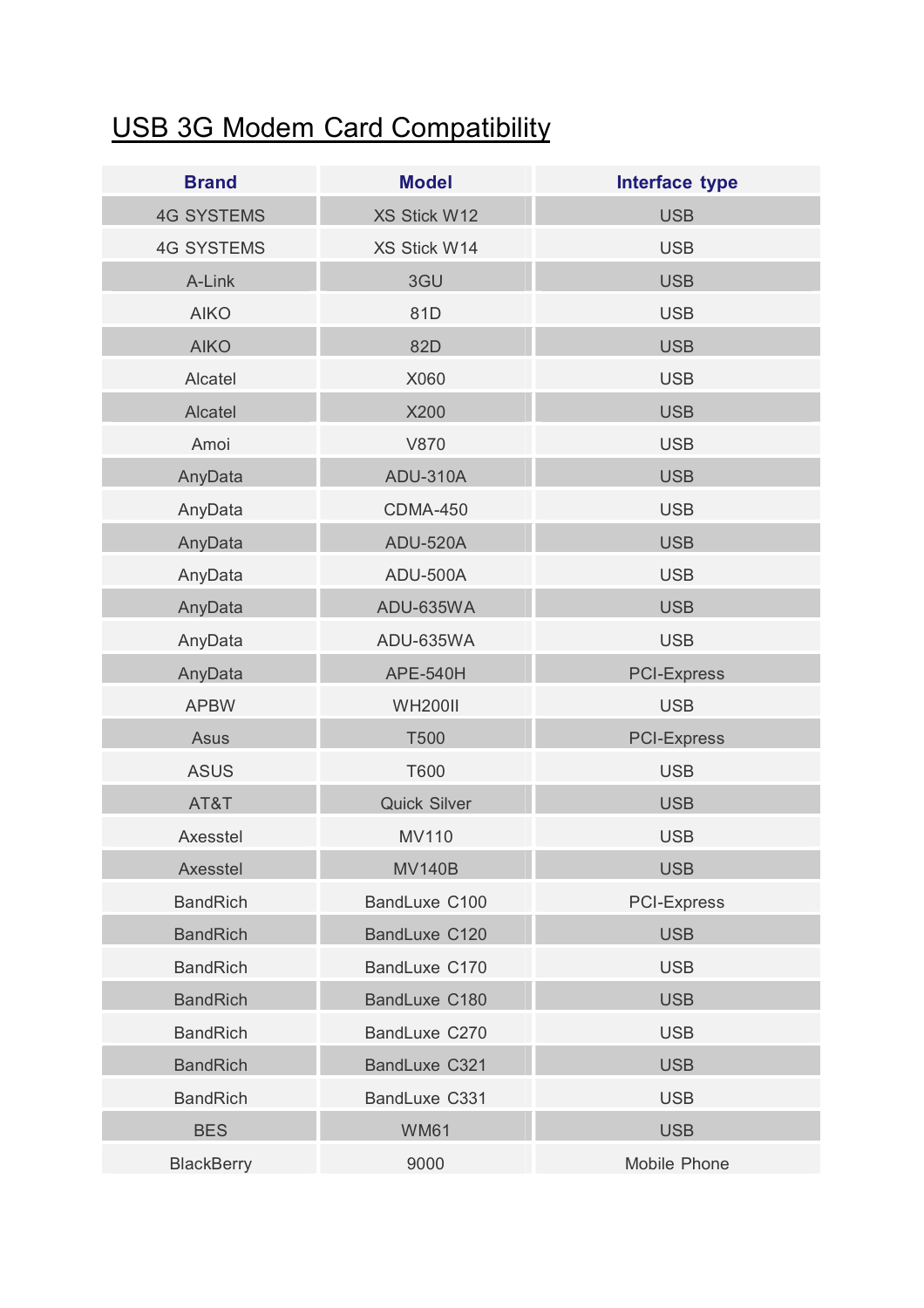| C-Motech        | <b>CBU-450D</b>   | <b>USB</b> |
|-----------------|-------------------|------------|
| C-Motech        | <b>CCU-550</b>    | <b>USB</b> |
| C-Motech        | <b>CCU-700</b>    | <b>USB</b> |
| C-Motech        | <b>CDU-550</b>    | <b>USB</b> |
| C-Motech        | <b>CDC-680</b>    | <b>USB</b> |
| C-Motech        | <b>CGU-628A</b>   | <b>USB</b> |
| C-Motech        | <b>CGU-629</b>    | <b>USB</b> |
| C-Motech        | <b>CGU-629C</b>   | <b>USB</b> |
| C-Motech        | <b>CHU-629S</b>   | <b>USB</b> |
| C-Motech        | <b>CMU-301</b>    | <b>USB</b> |
| C-Motech        | <b>CNB-680</b>    | <b>USB</b> |
| C-Motech        | <b>CNU-550</b>    | <b>USB</b> |
| C-Motech        | <b>CNU-680</b>    | <b>USB</b> |
| C-Motech        | <b>CNU-680E</b>   | <b>USB</b> |
| C-Motech        | U680              | <b>USB</b> |
| Cricket         | A600              | <b>USB</b> |
| Datang          | AC901             | <b>USB</b> |
| Datang          | DTM5731E          | <b>USB</b> |
| D-Link          | <b>DWM-151</b>    | <b>USB</b> |
| D-Link          | <b>DWM-152</b>    | <b>USB</b> |
| D-Link          | <b>DWM-156</b>    | <b>USB</b> |
| D-Link          | <b>DWM-162</b>    | <b>USB</b> |
| D-Link          | <b>DWN-162-U5</b> | <b>USB</b> |
| D-Link          | <b>DWM-168</b>    | <b>USB</b> |
| E-Tel           | <b>ET230U</b>     | <b>USB</b> |
| EpiValley       | <b>SEC-7089</b>   | <b>USB</b> |
| EpiValley       | Model 220         | <b>USB</b> |
| <b>ESTON</b>    | <b>EST-638U</b>   | <b>USB</b> |
| <b>FLY Card</b> | FLY-HU1           | <b>USB</b> |
| Franklin        | <b>CDU-550</b>    | <b>USB</b> |
| Franklin        | <b>CDU680</b>     | <b>USB</b> |
| Franklin        | <b>CGU-628A</b>   | <b>USB</b> |
| Franklin        | <b>CGU-629</b>    | <b>USB</b> |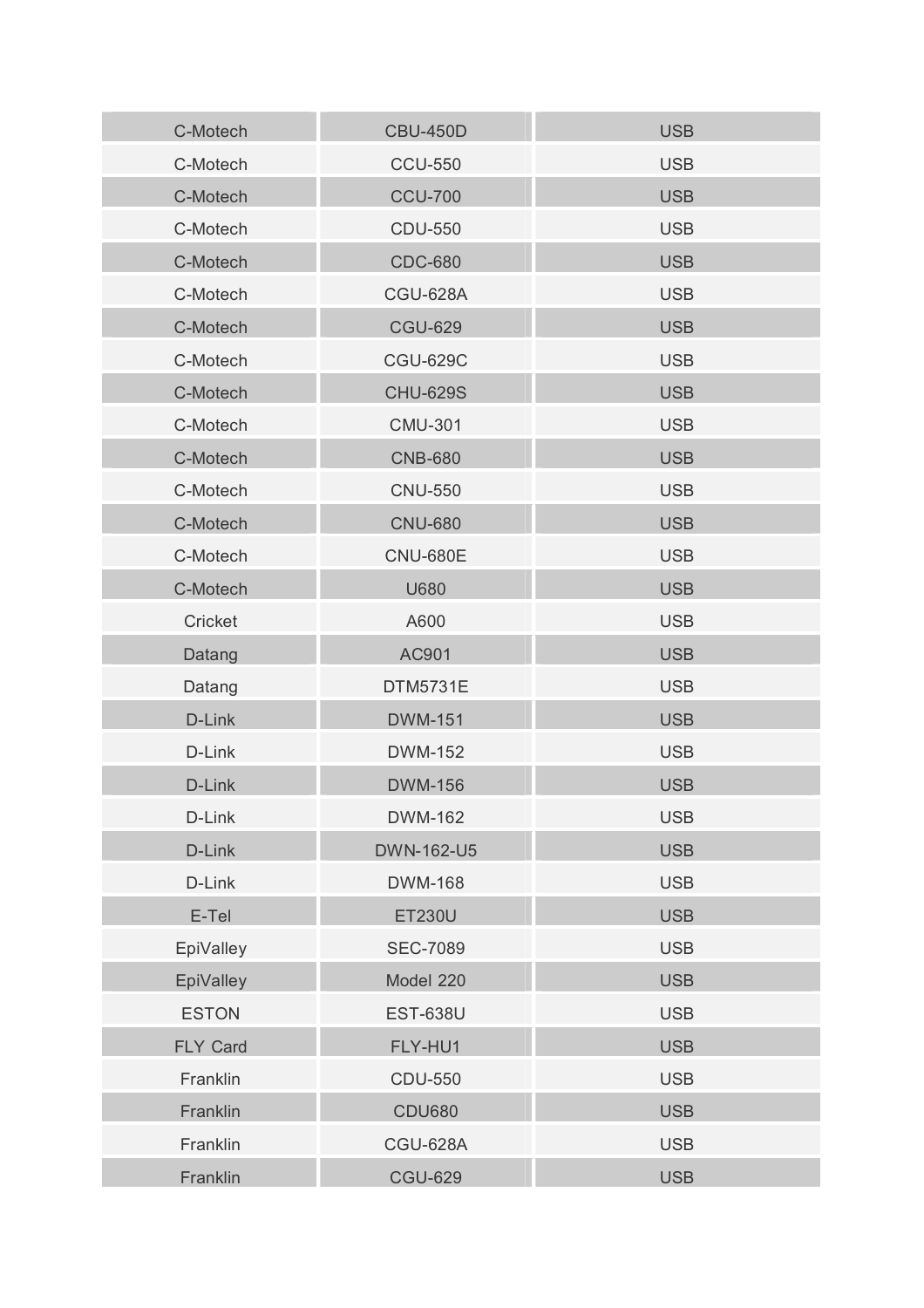| Giant    | D301            | <b>USB</b>         |
|----------|-----------------|--------------------|
| Gigabyte | <b>MD800</b>    | <b>PCI-Express</b> |
| Haier    | <b>CE100</b>    | <b>USB</b>         |
| Haier    | <b>CE310</b>    | <b>USB</b>         |
| Haier    | <b>CM200</b>    | <b>USB</b>         |
| Haier    | <b>EM100</b>    | <b>USB</b>         |
| Haier    | <b>HT-DM300</b> | <b>USB</b>         |
| Haier    | <b>WM100</b>    | <b>USB</b>         |
| Haier    | <b>WM200</b>    | <b>USB</b>         |
| Haier    | <b>WM500</b>    | <b>USB</b>         |
| Haier    | <b>VME110</b>   | <b>USB</b>         |
| Haier    | <b>VMW310</b>   | <b>USB</b>         |
| Hisense  | E6801           | <b>USB</b>         |
| Hojy     | 733             | <b>USB</b>         |
| Hojy     | ET128           | <b>USB</b>         |
| Hojy     | <b>TD368</b>    | <b>USB</b>         |
| Honest   | <b>UC128</b>    | <b>USB</b>         |
| Huawei   | D01HW           | <b>USB</b>         |
| Huawei   | D02HW           | <b>USB</b>         |
| Huawei   | D12HW           | <b>USB</b>         |
| Huawei   | D21HW           | <b>USB</b>         |
| Huawei   | D22HW           | <b>USB</b>         |
| Huawei   | D23HW           | <b>USB</b>         |
| Huawei   | D31HW           | <b>USB</b>         |
| Huawei   | E122            | <b>USB</b>         |
| Huawei   | E1260           | <b>USB</b>         |
| Huawei   | E1550           | <b>USB</b>         |
| Huawei   | E1552           | <b>USB</b>         |
| Huawei   | E1556           | <b>USB</b>         |
| Huawei   | E156G           | <b>USB</b>         |
| Huawei   | E160            | <b>USB</b>         |
| Huawei   | E161            | <b>USB</b>         |
| Huawei   | E160G           | <b>USB</b>         |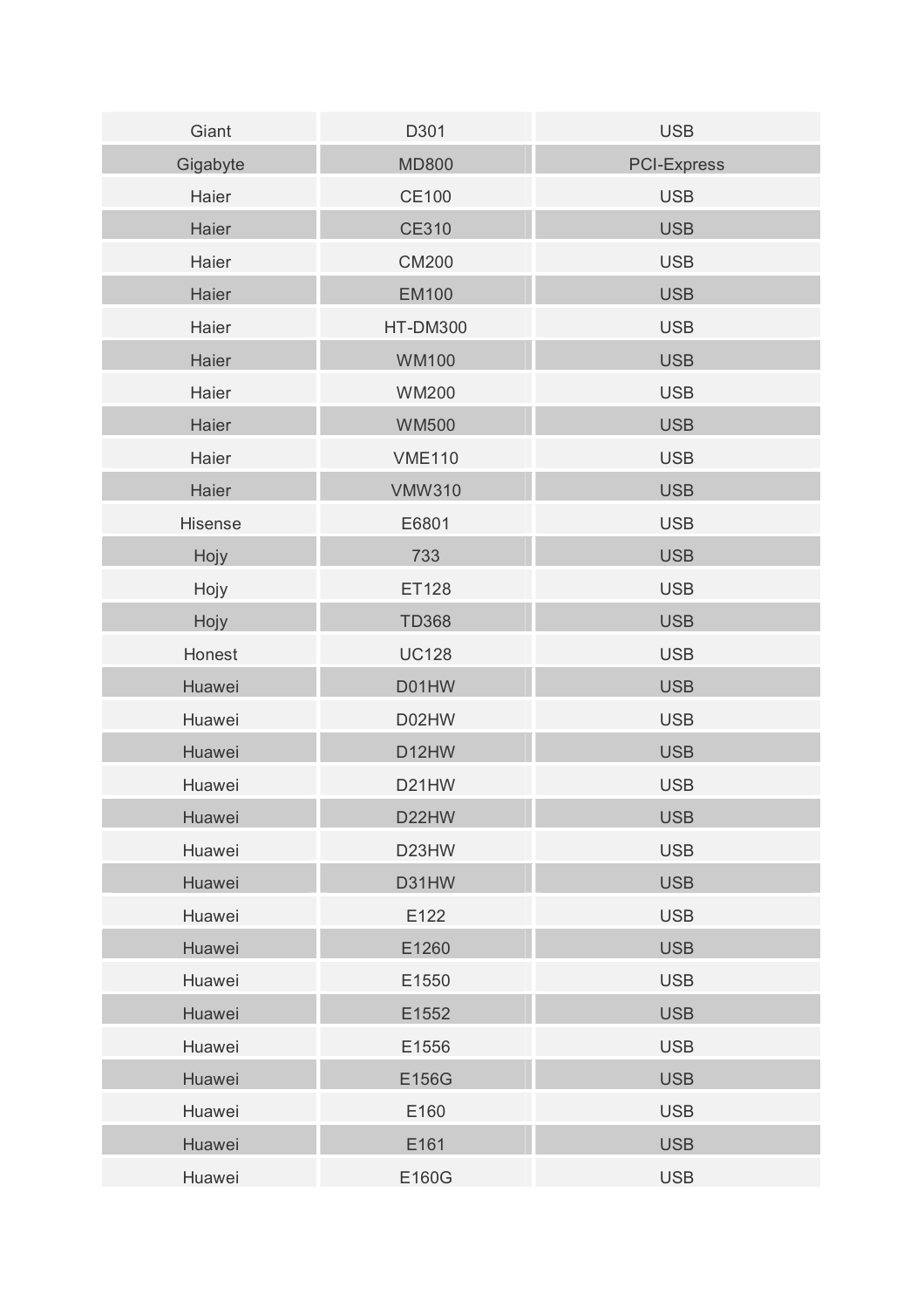| Huawei            | E169                  | <b>USB</b> |
|-------------------|-----------------------|------------|
| Huawei            | E169U                 | <b>USB</b> |
| Huawei            | E170                  | <b>USB</b> |
| Huawei            | E172                  | <b>USB</b> |
| Huawei            | E1750                 | <b>USB</b> |
| Huawei            | E1762                 | <b>USB</b> |
| Huawei            | E180                  | <b>USB</b> |
| Huawei            | E1820                 | <b>USB</b> |
| Huawei            | E182E                 | <b>USB</b> |
| Huawei            | E220                  | <b>USB</b> |
| Huawei            | E226                  | <b>USB</b> |
| Huawei            | E270                  | <b>USB</b> |
| Huawei            | E510                  | <b>USB</b> |
| Huawei            | <b>EC122</b>          | <b>USB</b> |
| Huawei            | EC1260                | <b>USB</b> |
| Huawei            | <b>EC168</b>          | <b>USB</b> |
| Huawei            | <b>EC169</b>          | <b>USB</b> |
| Haweiu            | <b>EC189</b>          | <b>USB</b> |
| Huawei            | <b>EC226</b>          | <b>USB</b> |
| Huawei            | <b>EC228</b>          | <b>USB</b> |
| Huawei            | <b>ET128</b>          | <b>USB</b> |
| Huawei            | K3520                 | <b>USB</b> |
| Huawei            | K3715                 | <b>USB</b> |
| Huawei            | K3765                 | <b>USB</b> |
| Huawei            | <b>UGM181</b>         | <b>USB</b> |
| Imperial          | CPB7.0                | <b>USB</b> |
| <b>IPWireless</b> | <b>IPWireless USB</b> | <b>USB</b> |
| <b>KPT</b>        | <b>WM66</b>           | <b>USB</b> |
| Kyocera           | <b>UTU1900D</b>       | <b>USB</b> |
| Lenovo            | <b>SPRD-8800</b>      | <b>USB</b> |
| LG                | $L-05A$               | <b>USB</b> |
| LightSpeed        | EDGE-180M             | <b>USB</b> |
| LightSpeed        | HSDPA-180C            | <b>USB</b> |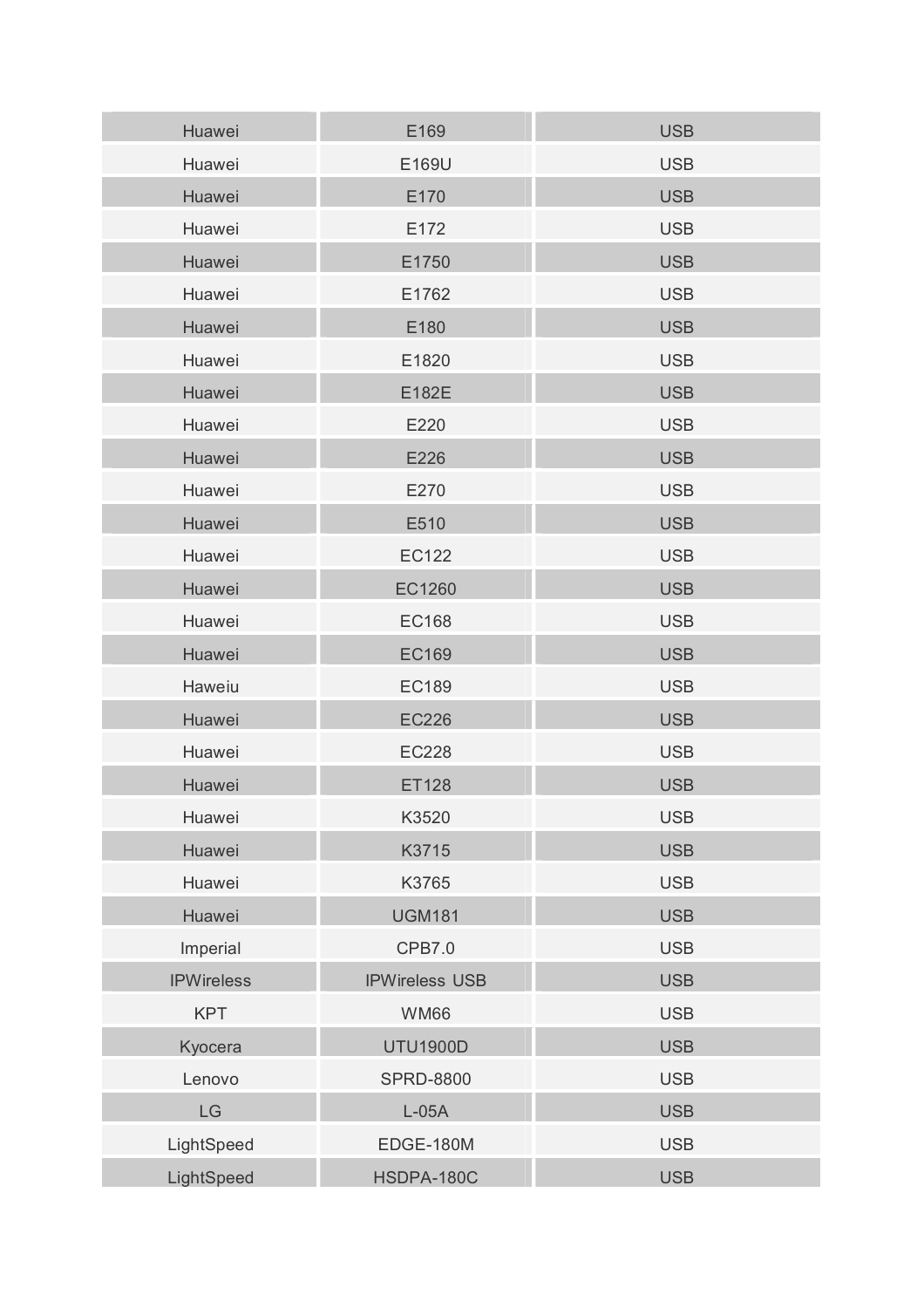| LightSpeed         | HSUPA-380P         | <b>USB</b>          |
|--------------------|--------------------|---------------------|
| LongCheer          | $71 - 11$          | <b>USB</b>          |
| LongCheer          | C01LC              | <b>USB</b>          |
| LongCheer          | C02LC              | <b>USB</b>          |
| LongCheer          | D <sub>11</sub> LC | <b>USB</b>          |
| LongCheer          | D <sub>12</sub> LC | <b>USB</b>          |
| LongCheer          | D <sub>21</sub> LC | <b>USB</b>          |
| Matrix             | MTX-H25            | <b>USB</b>          |
| Maxon              | <b>USB3-8521</b>   | <b>USB</b>          |
| <b>MLW Telecom</b> | <b>SU-3200U</b>    | <b>USB</b>          |
| <b>MLW Telecom</b> | <b>SU-6200N</b>    | <b>USB</b>          |
| <b>MLW Telecom</b> | <b>SU-6200U</b>    | <b>USB</b>          |
| <b>MLW Telecom</b> | <b>SU-6380U</b>    | <b>USB</b>          |
| <b>MLW Telecom</b> | <b>SU-6500U</b>    | <b>USB</b>          |
| <b>MLW Telecom</b> | SU-6600U           | <b>USB</b>          |
| <b>MLW Telecom</b> | <b>SU-6800U</b>    | <b>USB</b>          |
| <b>MLW Telecom</b> | <b>SU-7000U</b>    | <b>USB</b>          |
| <b>MLW Telecom</b> | <b>SU-8000U</b>    | <b>USB</b>          |
| <b>MLW Telecom</b> | SU-8100U           | <b>USB</b>          |
| <b>MLW Telecom</b> | <b>SU-8200U</b>    | <b>USB</b>          |
| <b>MLW Telecom</b> | <b>SU-8300U</b>    | <b>USB</b>          |
| <b>MLW Telecom</b> | <b>SU-8500U</b>    | <b>USB</b>          |
| <b>MLW Telecom</b> | <b>SU-8600U</b>    | <b>USB</b>          |
| <b>MLW Telecom</b> | <b>SU-8650U</b>    | <b>USB</b>          |
| <b>MLW Telecom</b> | <b>SU-9000U</b>    | <b>USB</b>          |
| <b>MLW Telecom</b> | <b>SU-9300U</b>    | <b>USB</b>          |
| <b>MLW Telecom</b> | <b>SU-9500U</b>    | <b>USB</b>          |
| Motorola           | Q <sub>9</sub>     | <b>Mobile Phone</b> |
| <b>MTC</b>         | FLY-HU01           | <b>USB</b>          |
| <b>Nokia</b>       | <b>CS-10</b>       | <b>USB</b>          |
| <b>Nokia</b>       | $CS-15$            | <b>USB</b>          |
| <b>Nokia</b>       | N95                | Mobile Phone        |
| Novatel            | <b>ES720</b>       | <b>USB</b>          |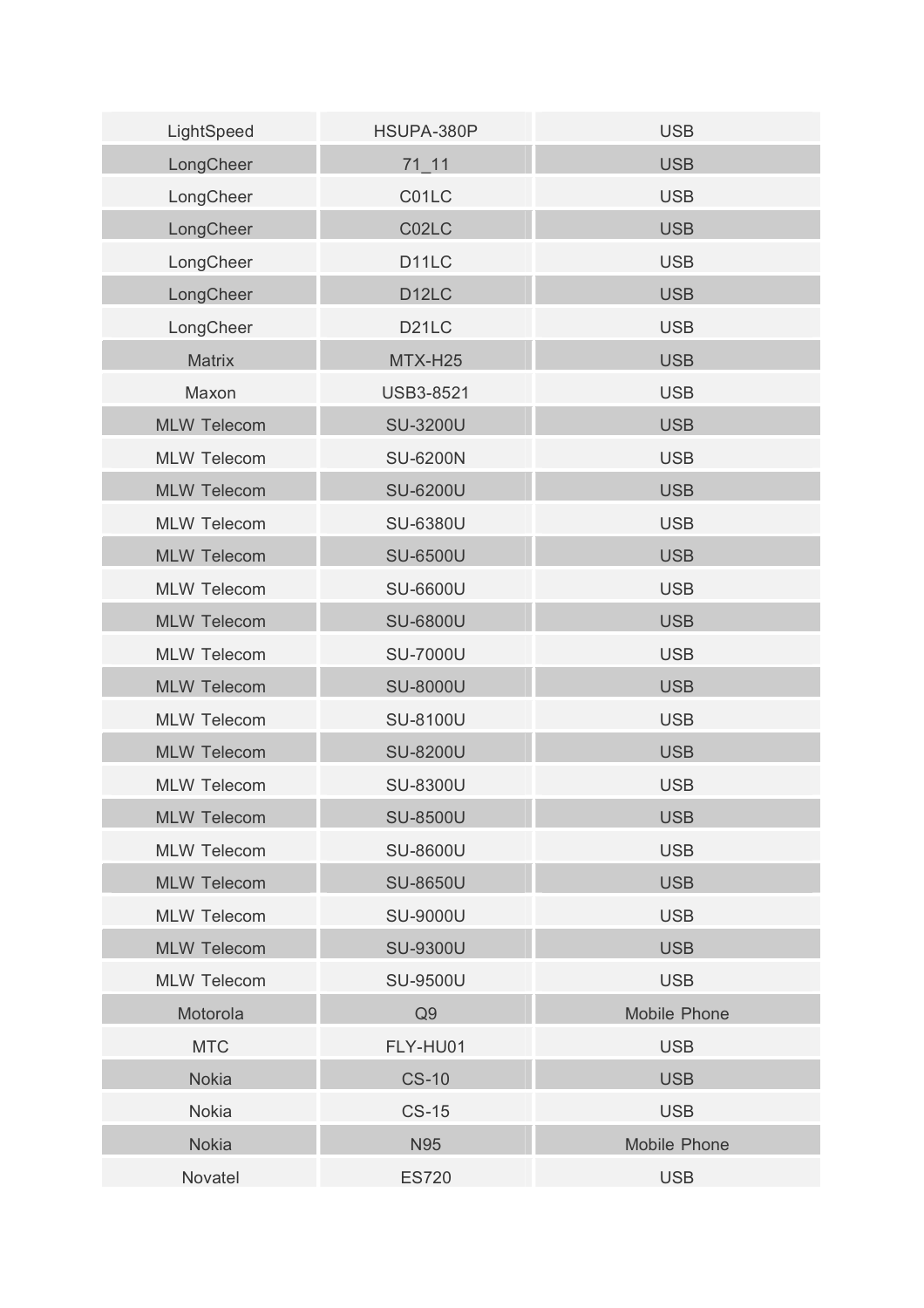| <b>Novatel</b> | <b>MC727</b>         | <b>USB</b>         |
|----------------|----------------------|--------------------|
| Novatel        | <b>MC760</b>         | <b>USB</b>         |
| Novatel        | <b>MC930D</b>        | <b>USB</b>         |
| Novatel        | <b>MC935D</b>        | <b>USB</b>         |
| Novatel        | <b>MC950D</b>        | <b>USB</b>         |
| Novatel        | <b>MC990D</b>        | <b>USB</b>         |
| Novatel        | U720                 | <b>USB</b>         |
| Novatel        | <b>U727</b>          | <b>USB</b>         |
| Novatel        | U760                 | <b>USB</b>         |
| Novatel        | <b>X950D</b>         | <b>PCI-Express</b> |
| <b>ONDA</b>    | <b>MSA405HS</b>      | <b>USB</b>         |
| <b>ONDA</b>    | DT515HS              | <b>USB</b>         |
| Option         | GE0201               | <b>PCI-Express</b> |
| Option         | GE0301               | <b>PCI-Express</b> |
| Option         | GI0322               | <b>USB</b>         |
| Option         | <b>Globe Trotter</b> | <b>PCI-Express</b> |
| Option         | GT Express 7.2       | <b>PCI-Express</b> |
| Option         | GTM378/GI0201        | <b>USB</b>         |
| Option         | <b>GTM382</b>        | <b>USB</b>         |
| Option         | <b>ICON 031</b>      | <b>USB</b>         |
| Option         | <b>ICON 225</b>      | <b>USB</b>         |
| Option         | <b>ICON 322</b>      | <b>USB</b>         |
| Option         | <b>ICON 401</b>      | <b>USB</b>         |
| Option         | <b>ICON 431</b>      | <b>USB</b>         |
| Option         | <b>ICON 451</b>      | <b>USB</b>         |
| Option         | <b>ICON 452</b>      | <b>USB</b>         |
| Option         | <b>ICON 505</b>      | <b>USB</b>         |
| Option         | <b>ICON 515</b>      | <b>USB</b>         |
| Option         | HSUPA-380P           | <b>USB</b>         |
| Pantech        | <b>UM150</b>         | <b>USB</b>         |
| Pantech        | <b>UM175</b>         | <b>USB</b>         |
| Pantech        | <b>UM185AL</b>       | <b>USB</b>         |
| Pantech        | <b>UMW190VW</b>      | <b>USB</b>         |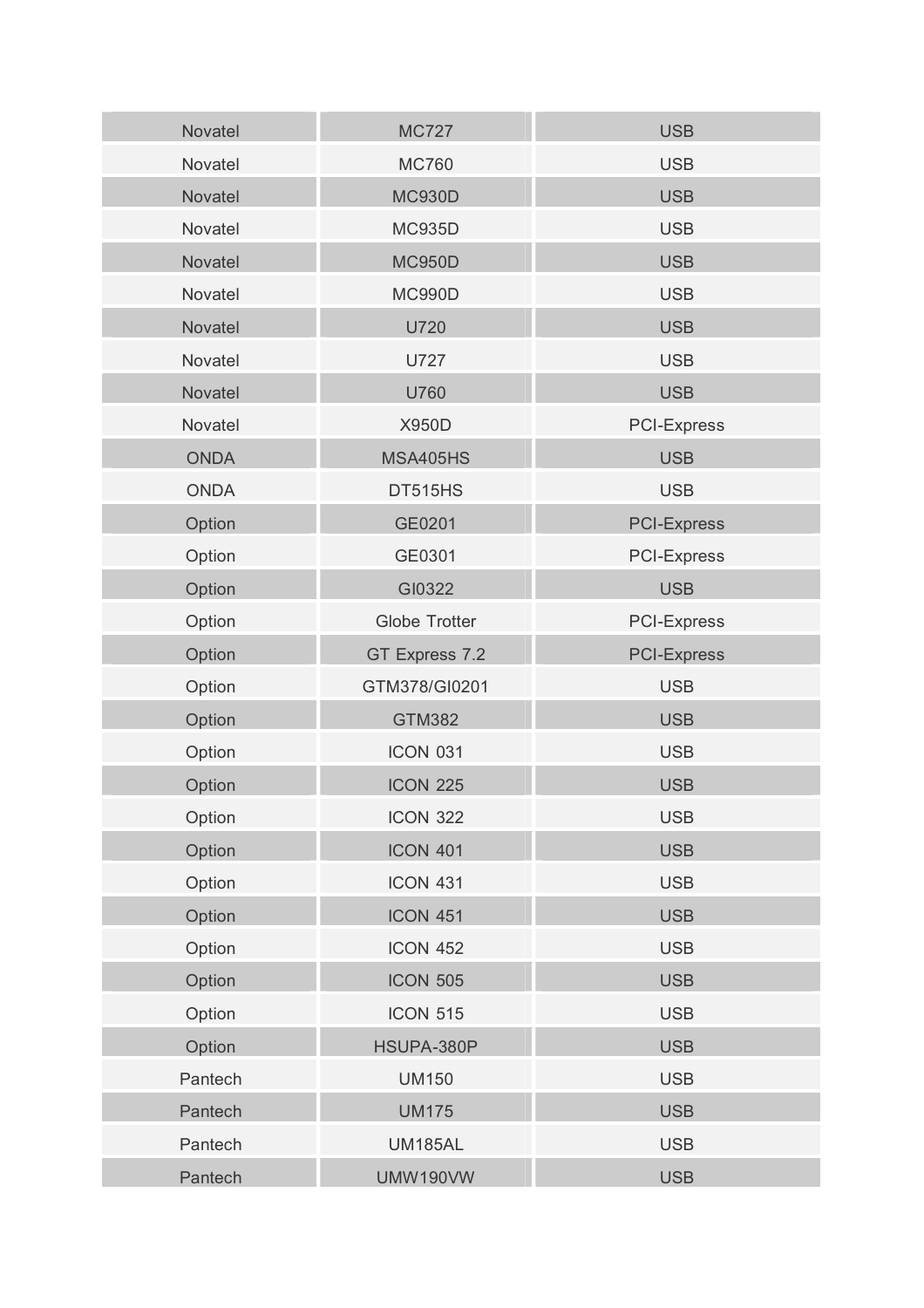| Pantech                | <b>UMW190VW</b> | <b>USB</b>         |
|------------------------|-----------------|--------------------|
| Pinsu                  | EU930           | <b>USB</b>         |
| Prolink                | <b>PHS-100</b>  | <b>USB</b>         |
| Prolink                | <b>PHS-300</b>  | <b>USB</b>         |
| Promate                | E-G03           | <b>USB</b>         |
| Quanta                 | <b>GKD</b>      | <b>USB</b>         |
| Quanta                 | GQR             | <b>USB</b>         |
| Quanta                 | <b>MU-Q101</b>  | <b>USB</b>         |
| Quanta                 | Q110            | <b>USB</b>         |
| QuickTel               | <b>HM405</b>    | <b>USB</b>         |
| Qsida                  | H <sub>21</sub> | <b>USB</b>         |
| Samsung                | <b>SGH-H128</b> | <b>USB</b>         |
| <b>SHber</b>           | E750            | <b>USB</b>         |
| <b>SHber</b>           | E751            | <b>USB</b>         |
| <b>SHber</b>           | $E751+$         | <b>USB</b>         |
| <b>SHber</b>           | E752            | <b>USB</b>         |
| <b>SHber</b>           | E753+           | <b>USB</b>         |
| <b>SHber</b>           | H951            | <b>USB</b>         |
| <b>SHber</b>           | H955            | <b>USB</b>         |
| <b>SHber</b>           | H956            | <b>USB</b>         |
| Sierra Wireless        | 595U            | <b>USB</b>         |
| <b>Sierra Wireless</b> | 598U            | <b>USB</b>         |
| Sierra Wireless        | 875U            | <b>USB</b>         |
| <b>Sierra Wireless</b> | AC501           | <b>PCI-Express</b> |
| Sierra Wireless        | AC503           | <b>PCI-Express</b> |
| <b>Sierra Wireless</b> | <b>AC595U</b>   | <b>USB</b>         |
| Sierra Wireless        | AC597           | <b>USB</b>         |
| <b>Sierra Wireless</b> | <b>AC597U</b>   | <b>USB</b>         |
| Sierra Wireless        | <b>AC880E</b>   | <b>PCI-Express</b> |
| <b>Sierra Wireless</b> | <b>AC881U</b>   | <b>USB</b>         |
| Sierra Wireless        | AC885           | <b>USB</b>         |
| Sierra Wireless        | Compass 597     | <b>USB</b>         |
| Sierra Wireless        | Compass 885U    | <b>USB</b>         |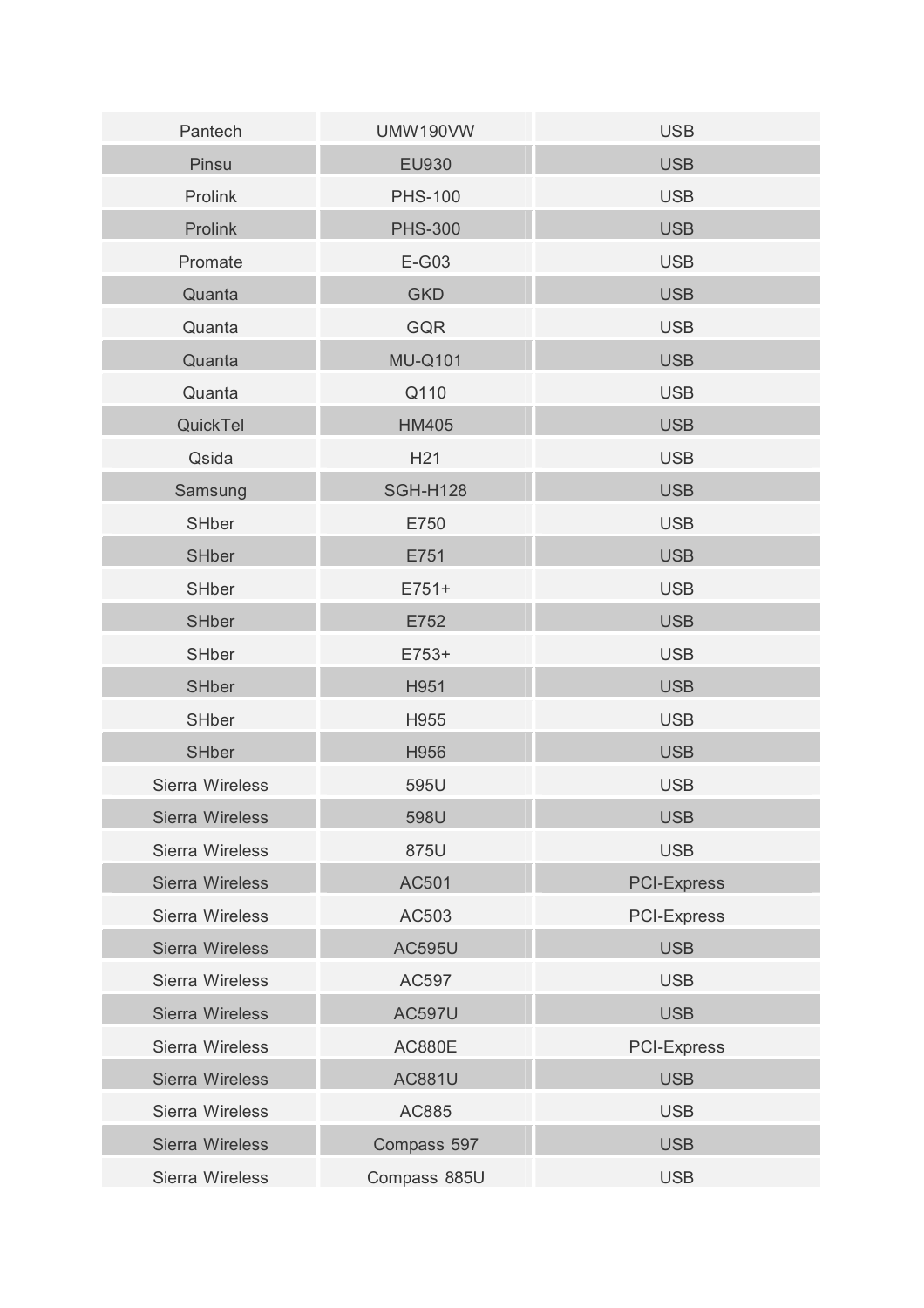| <b>Sierra Wireless</b> | Compass 888U       | <b>USB</b>         |
|------------------------|--------------------|--------------------|
| Sierra Wireless        | Compass 889        | <b>USB</b>         |
| Sierra Wireless        | <b>USB305</b>      | <b>USB</b>         |
| Sierra Wireless        | <b>USB306</b>      | <b>USB</b>         |
| <b>Sierra Wireless</b> | <b>USB307</b>      | <b>USB</b>         |
| Sierra Wireless        | <b>USB308</b>      | <b>USB</b>         |
| Sierra Wireless        | <b>USB309</b>      | <b>USB</b>         |
| <b>SIMCOM</b>          | <b>SIM5218A</b>    | <b>USB</b>         |
| <b>SIMCOM</b>          | $U6-T$             | <b>USB</b>         |
| <b>SIMCOM</b>          | U9R-T              | <b>USB</b>         |
| Solomon                | D <sub>12</sub> LC | <b>USB</b>         |
| Solomon                | S3GM-646           | <b>USB</b>         |
| Solomon                | S3GM-660           | <b>USB</b>         |
| Solomon                | S3GM-690           | <b>USB</b>         |
| Solomon                | <b>SEGM-520C</b>   | <b>USB</b>         |
| Sony Ericsson          | <b>MD300</b>       | <b>USB</b>         |
| Sony Ericsson          | <b>MD400</b>       | <b>USB</b>         |
| Sony Ericsson          | <b>EC400</b>       | <b>PCI-Express</b> |
| Sprint                 | U598               | <b>USB</b>         |
| Sprint                 | U760               | <b>USB</b>         |
| T&W                    | W1U100             | <b>USB</b>         |
| <b>Tacito</b>          | MD72U              | <b>USB</b>         |
| Telit                  | <b>UC864</b>       | <b>USB</b>         |
| <b>UTSTARCOM</b>       | C6805              | <b>USB</b>         |
| <b>UTStarcom</b>       | <b>CU186</b>       | <b>USB</b>         |
| <b>UTStarcom</b>       | CU189(Q6085)       | <b>USB</b>         |
| <b>UTStarcom</b>       | <b>UM100</b>       | <b>USB</b>         |
| Verizon                | <b>ES720</b>       | <b>USB</b>         |
| Verizon                | <b>UM150VW</b>     | <b>USB</b>         |
| Verizon                | <b>UM175A</b>      | <b>USB</b>         |
| Verizon                | <b>UM175B/VW</b>   | <b>USB</b>         |
| Vodafone               | EasyBox            | <b>USB</b>         |
| Vodafone               | K4505              | <b>USB</b>         |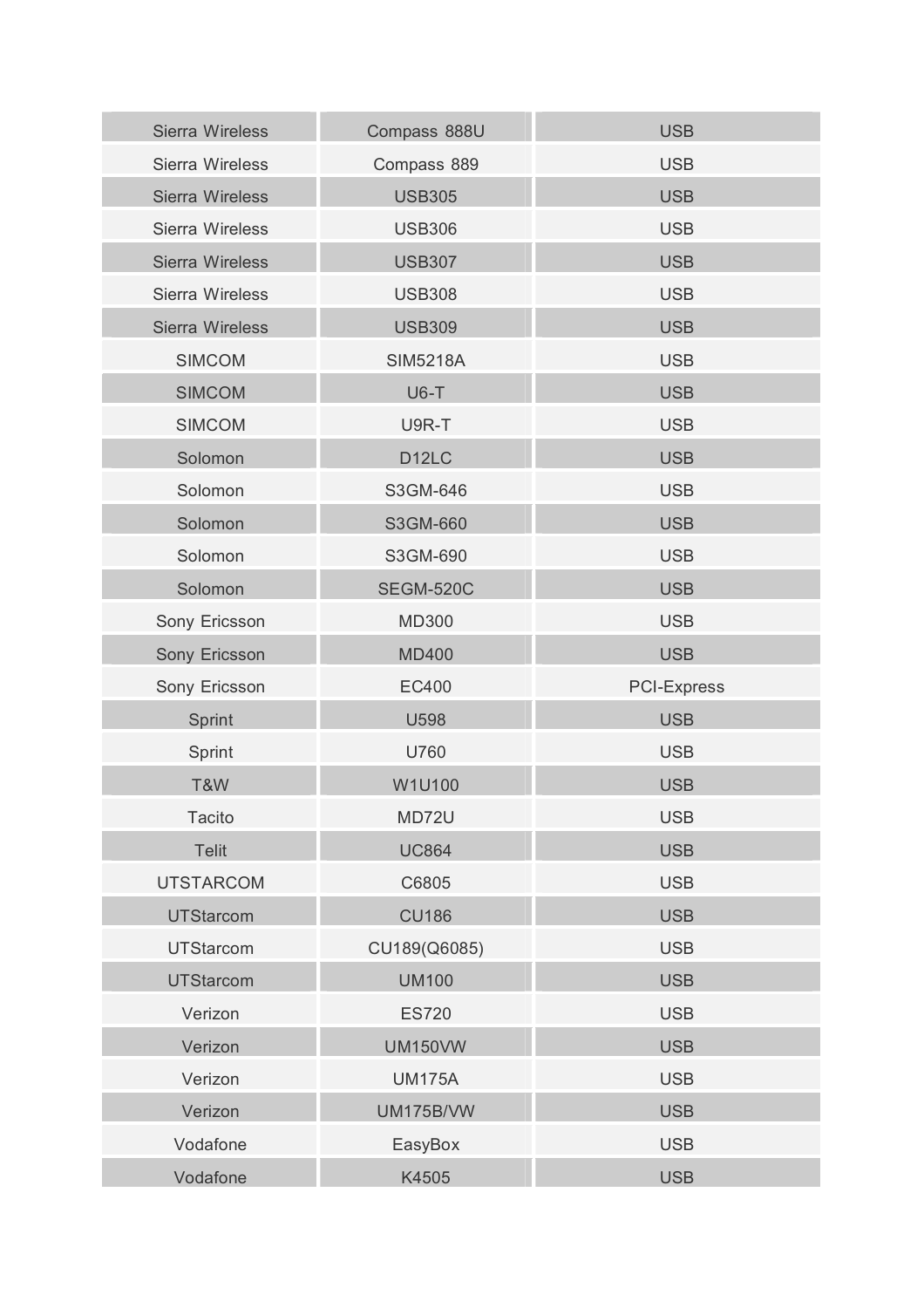| Vtion       | V1810               | <b>USB</b> |
|-------------|---------------------|------------|
| Vtion       | E1916               | <b>USB</b> |
| Vtion       | U1916               | <b>USB</b> |
| Webee       | Modem Configuration | <b>USB</b> |
| <b>ZOOM</b> | 4593                | <b>USB</b> |
| <b>ZOOM</b> | 72TRI               | <b>USB</b> |
| <b>ZTE</b>  | AC2710              | <b>USB</b> |
| <b>ZTE</b>  | AC2726              | <b>USB</b> |
| <b>ZTE</b>  | AC2736              | <b>USB</b> |
| <b>ZTE</b>  | AC560               | <b>USB</b> |
| <b>ZTE</b>  | AC580               | <b>USB</b> |
| <b>ZTE</b>  | AC8710              | <b>USB</b> |
| <b>ZTE</b>  | K3520               | <b>USB</b> |
| <b>ZTE</b>  | K3565-Z             | <b>USB</b> |
| <b>ZTE</b>  | <b>MF100</b>        | <b>USB</b> |
| <b>ZTE</b>  | <b>MF110</b>        | <b>USB</b> |
| <b>ZTE</b>  | <b>MF620</b>        | <b>USB</b> |
| <b>ZTE</b>  | <b>MF622</b>        | <b>USB</b> |
| <b>ZTE</b>  | <b>MF626</b>        | <b>USB</b> |
| <b>ZTE</b>  | <b>MF627</b>        | <b>USB</b> |
| <b>ZTE</b>  | MF633               | <b>USB</b> |
| <b>ZTE</b>  | MF633BP             | <b>USB</b> |
| <b>ZTE</b>  | MF636               | <b>USB</b> |
| <b>ZTE</b>  | MF636+              | <b>USB</b> |
| <b>ZTE</b>  | MF636-BKIC          | <b>USB</b> |
| <b>ZTE</b>  | MF636BP             | <b>USB</b> |
| <b>ZTE</b>  | MF637               | <b>USB</b> |
| <b>ZTE</b>  | <b>MF637U</b>       | <b>USB</b> |
| <b>ZTE</b>  | <b>MF668</b>        | <b>USB</b> |
| <b>ZTE</b>  | <b>MG880</b>        | <b>USB</b> |
| <b>ZTE</b>  | <b>MU-318</b>       | <b>USB</b> |
| <b>ZTE</b>  | MU-350              | <b>USB</b> |
| <b>ZTE</b>  | MU-351              | <b>USB</b> |